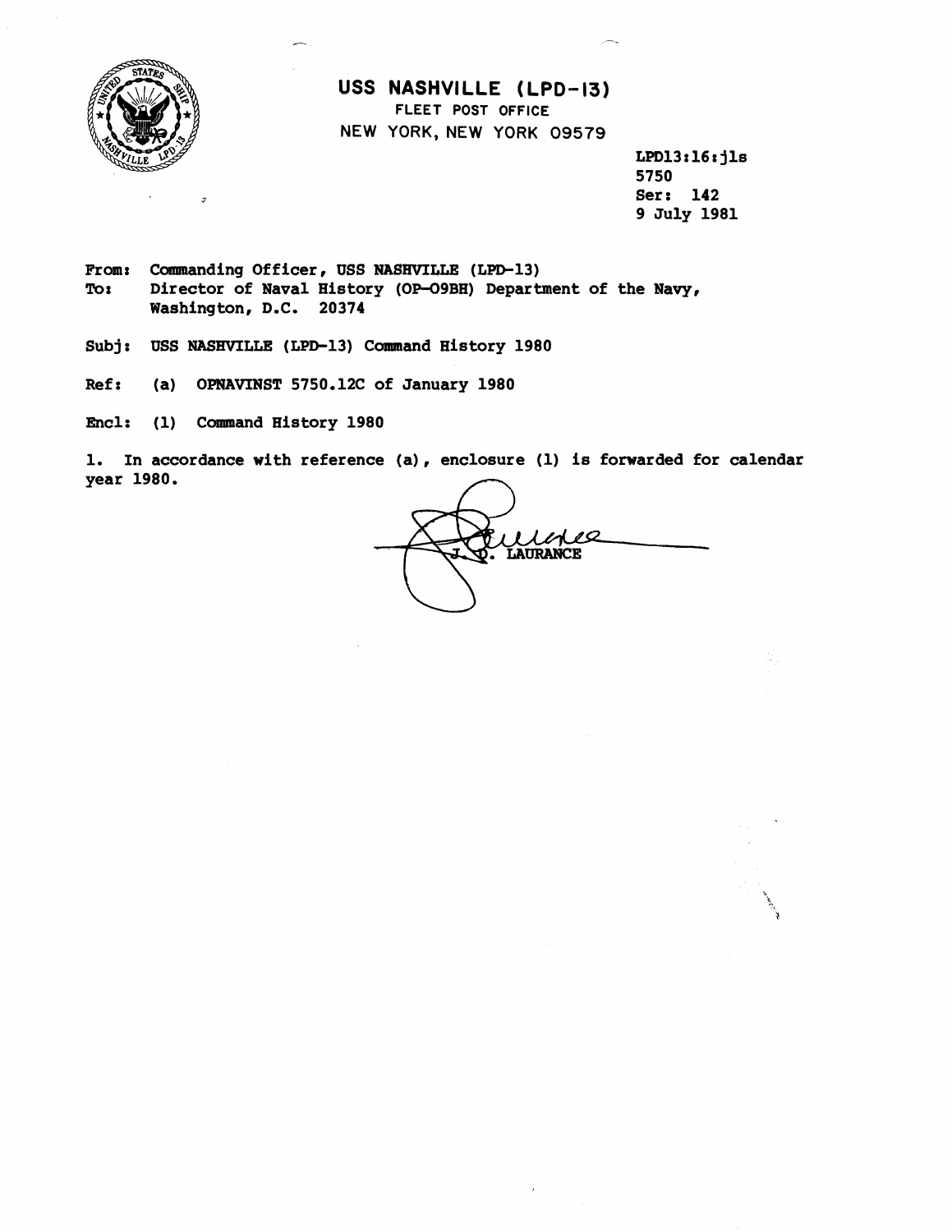## USS NASHVILLE (LPD-13) COMMAND HISTORY 1980

## 1. COMMAND ORGANIZATION

a. USS NASHVILLE (LPD-13) remained in Amphibious Squadron Two throughout 1980.

b. The Commanding Officer of USS NASHVILLE from 1 January 1980 until 22 February 1980 was Captain Dwight D. TIMM, USN. Captain TIMM was relieved by Captain J. D. LAURANCE, USN on 22 Febraury 1980. Captain **LAURANCE** remained the Commanding Officer through 31 December 1980.

## 2. SUMMARY OF OPERATIONS

a. Chronology

| 1 January - 19 January    | Inport NOB Norfolk, VA.                                             |
|---------------------------|---------------------------------------------------------------------|
| 20 January - 23 January   | Underway for READEX $1 - 80$                                        |
| 24 January                | Inport NAVSTA Roosevelt Roads Puerto Rico                           |
| 25 January - 27 January   | Underway for READEX $1 - 80$                                        |
| 28 January                | Inport NAVSTA Roosevelt Roads, Puerto<br>Rico                       |
| 29 January - 31 January   | Underway for NOB, Norfolk, VA                                       |
| 1 February - 3 February   | Inport NOB, Norfolk, VA                                             |
| 4 February                | Underway for AMPHIBREFTRA                                           |
| 4 February - 7 February   | Anchored Lynhaven Roads, Norfolk, VA.                               |
| 8 February - 10 February  | Inport NOB, Norfolk, VA                                             |
| 11 February               | Underway for AMPHIBREFTRA                                           |
| 11 February - 14 February | Anchored Lynhaven Roads, Norfolk, VA.                               |
| 15 February - 27 February | Inport NOB Norfolk, VA.                                             |
| 28 February               | Underway for Lynhaven Roads, Norfolk, VA.<br>returned NOB same day. |
| 29 February - 2 March     | Inport NOB Norfolk, VA                                              |
| 3 March                   | Underway for Ammunition Anchorage                                   |
| $3$ March - $5$ March     | Anchored Hampton Roads                                              |
| $6$ March - $9$ April     | Inport NOB Norfolk, VA.                                             |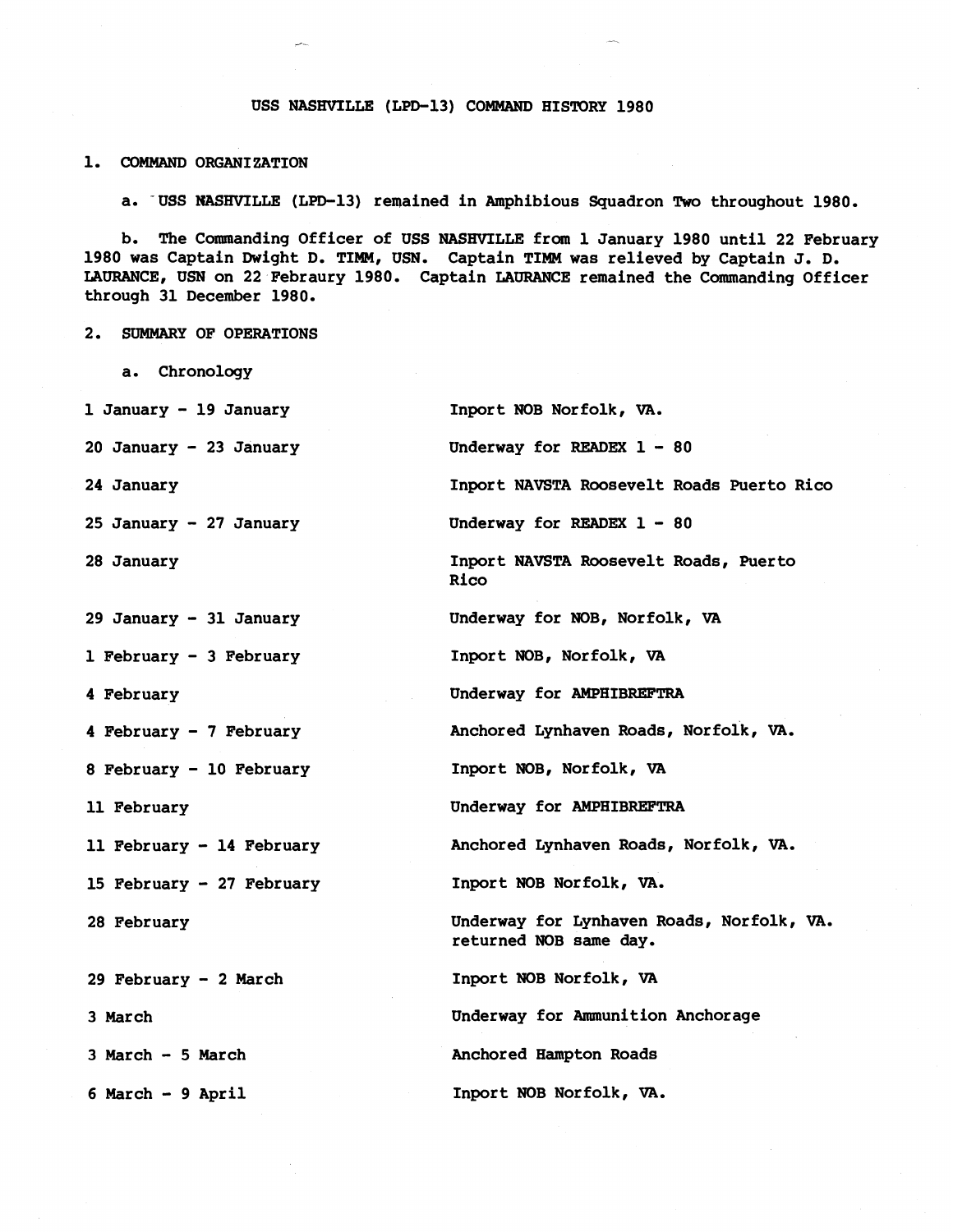**10 April Underway VACAPES OPAREA returned to Craney Island, VA. same night. 11 April 11 April** - **13 April 14 April** - **17 April 17 April** - **19 April 20 April** - **24 April 25 April** - **27 April 28 April** - **1 May 2 May** - **3 June 4 June 5 June 6 June** - **16 June 17 June** - **18 June 19 June** - **22 June 23 June** - **29 June 30 June 1 July** - **4 July 5 July** - **6 July 7 July** - **11 July 12 July** - **16 July 16 July 17 July 18 July** - **25 July 26 July** - **30 July 31 July** - **7 August 8 August Underway for NOB, Norfolk, VA., moored same day. Inport NOB, Norfolk, VA. Underway for MARG 2-** - **80 Workup Inport Newport, Rhode Island Underway for MARG <sup>2</sup>**- **80 Workup Inport NOB Norfolk, VA. Underway for MARG <sup>2</sup>**- **80 Workup Inport NOB Norfolk, VA. Underway MARG <sup>2</sup>**- **<sup>80</sup> Inport Moorehead City, North Carolina. Underway same day Underway MARG <sup>2</sup>**- **<sup>80</sup> Inport Rota, Spain**  Underway MARG  $2 - 80$ **Amphibious Operations Carboneras, Spain Underway MARG <sup>2</sup>**- **<sup>80</sup> Anchored Valencia, Spain Underway MARG <sup>2</sup>**- **<sup>80</sup> Amphibious Operations Bizerte, Tunisia Underway MARG <sup>2</sup>**- **<sup>80</sup> Anchored Port Said, Eygpt Southerly Transit, Suez Canal Underway MARG <sup>2</sup>**- **<sup>80</sup>** Inport Mombasa, Kenya **Underway MARG <sup>2</sup>**- **<sup>80</sup>** Anchored Port Suez, Eygpt/ **Northerly Transit Suez Canal** 

 $2.$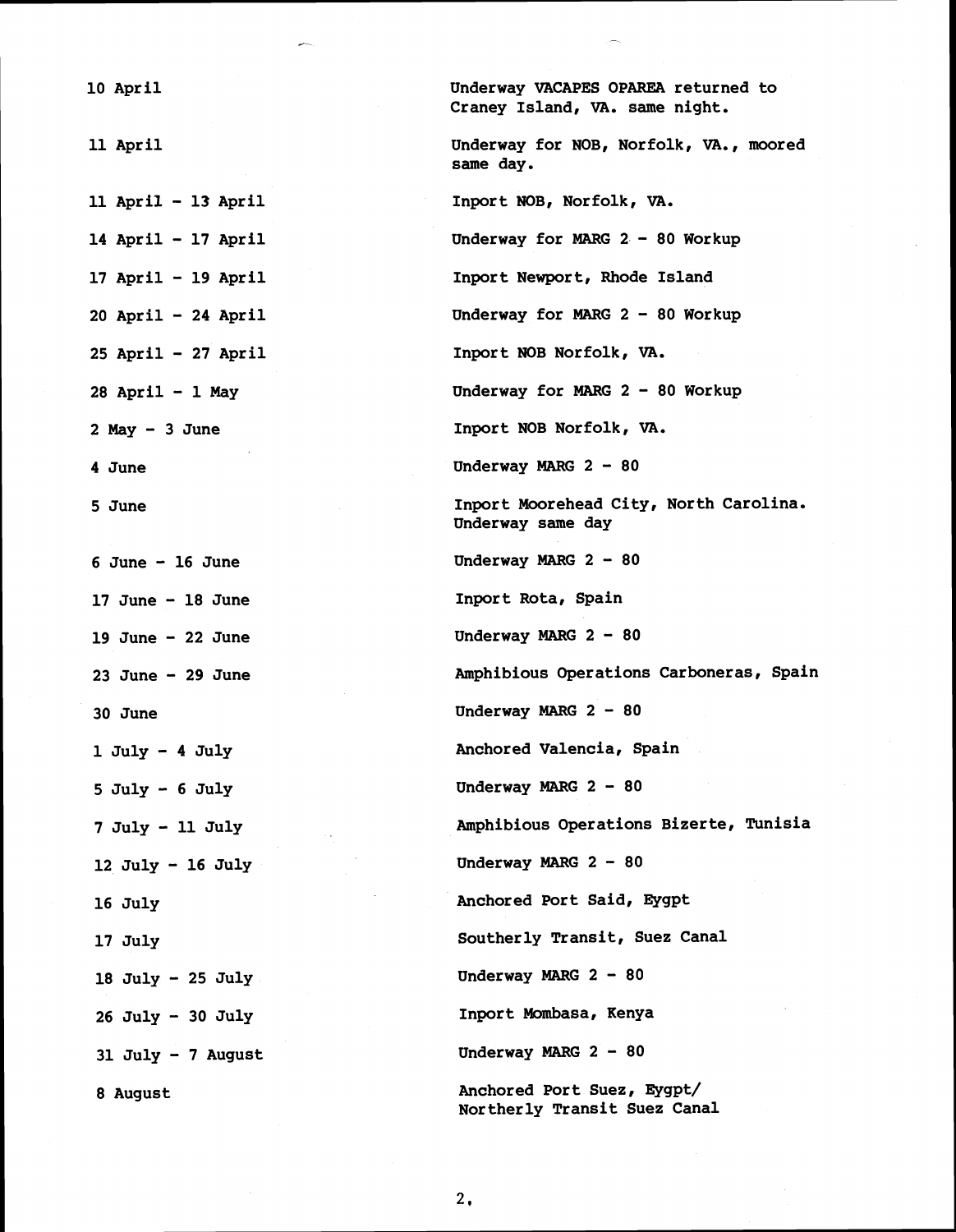| 9 August                    | Underway MARG $2 - 80$                                        |
|-----------------------------|---------------------------------------------------------------|
| 10 August $-$ 12 August     | Inport Ashdod, Israel                                         |
| 13 August - 15 August       | Underway MARG $2 - 80$                                        |
| 16 August $-$ 18 August     | Anchored Piraieus, Greece                                     |
| 19 August - 21 August       | Underway MARG $2 - 80$                                        |
| 22 August - 5 September     | Inport Naples, Italy                                          |
| 6 September - 7 September   | Underway MARG $2 - 80$                                        |
| 8 September - 14 September  | Amphibious Operations Pian Di Spille,<br>Italy.               |
| 15 September - 16 September | Underway MARG $2 - 80$                                        |
| 17 September - 27 September | Inport Toulon, France                                         |
| 28 September - 5 October    | Underway Exercise Display Determination<br>$-80$              |
| $6$ October - 8 October     | Amphibious Operations Capo Teulada,<br>Sardinia               |
| 9 October                   | Underway MARG $2 - 80$                                        |
| 10 October - 11 October     | Inport Palma De Mallorca, Spain                               |
| 12 October - 15 October     | Emergency Sortie, Underway for Algerian<br>Earthquake Relief. |
| 16 October - 21 October     | Inport Rota, Spain                                            |
| 22 October - 8 November     | Underway MARG $2 - 80$                                        |
| 8 November                  | Inport Moorehead City, North Carolina,<br>underway same day   |
| 9 November - 31 December    | Inport Little Creek, VA.                                      |

## **b. Narrative**

**The New Year was observed pierside at the Naval Station, Norfolk, Virginia. On January Nashville was underway for Readiness Exercise (READEX) 1** - **80. Nashville's function during the exercise was to act as the drone recovery ship during the anti-air warfare drills. Nashville pulled into Roosevelt Roads, Puerto Rico twice during the exercise.**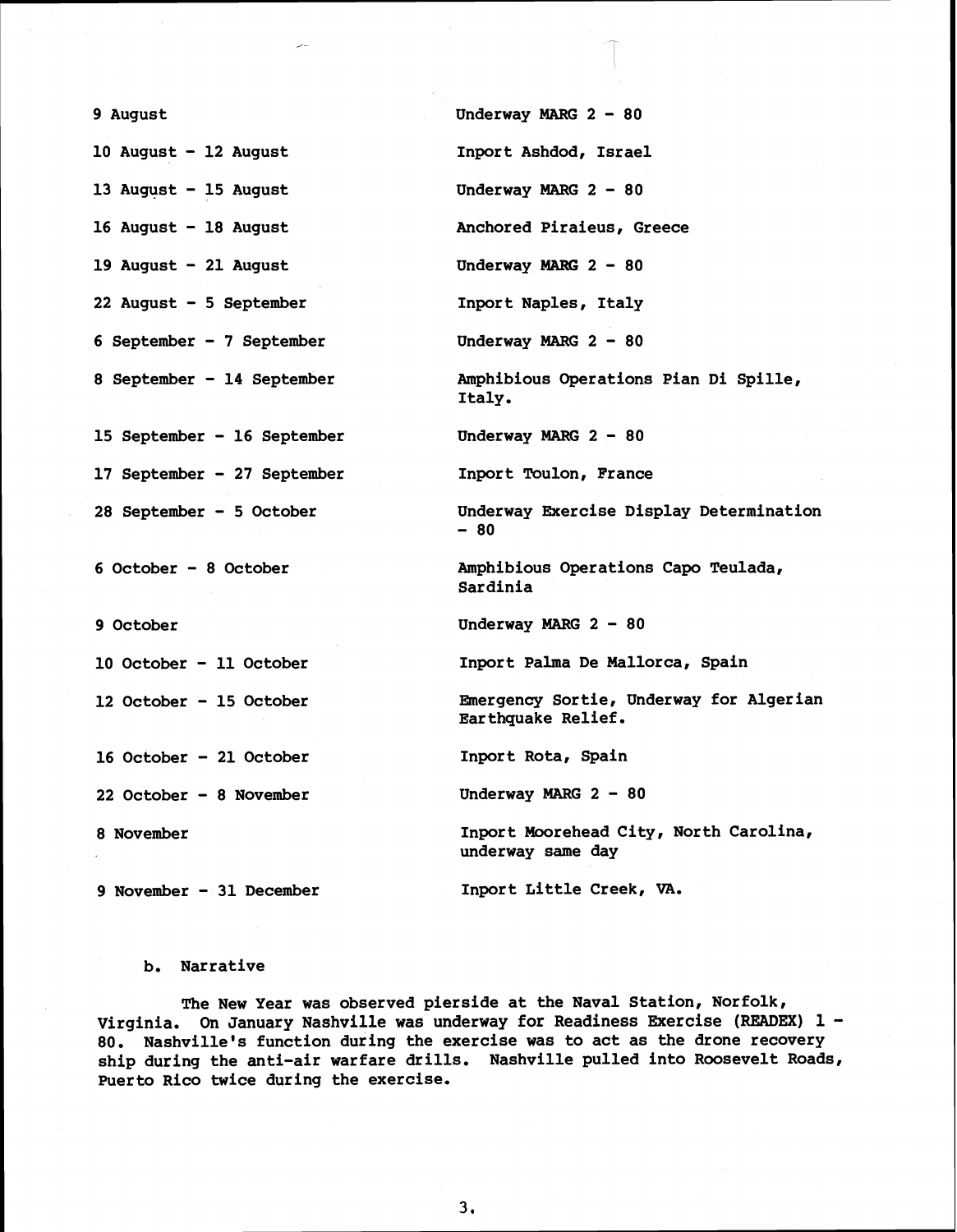**On 1 February Nashville returned to Naval Station, Norfolk for three days prior to getting underway and conmencing Amphibious Refresher Training (AMPHIBREFTRA) on the 4th. For two weeks the crew worked long and arduous hours relearning the skills necessary in order to conduct an amphibious assault. Nashville spent the weekend of the 8th inport Norfolk and returned to complete AMPHIBRETRA in the Chesapeake Bay on the 11th of February. The 15th of February found NashviJle inport Norfolk once again and the following week the ship wasbusy for the upcoming change of command ceremony. On the 22nd of February, Captain Dwight D. TIMM, USN was relieved by Captain James D. LAURANCE, USN.** 

**25 February saw Nashville underway to conduct training with the Amphibious Boat Coxswain School off Little Creek. After returning that same day, Nashville was pierside until proceeding to an ammunition anchorage in Hampton Roads from 3** - **6 March.** 

**Nashville returned to Naval Station, Norfolk on 6 March and began a much needed four week inport period. From 11 March to 5 April COMPHIBGRU TWO, RADM W. C. HAMM JR., embarked his flag onboard. During this time Nashville was kept busy carrying out the duties of an amphibious group flagship.** 

**On 10 April Nashville was underway again to conduct helicopter operations in the Virginia Capes Operating Area. She returned that afternoon to Craney Island and spent the evening taking on fuel. The following morning Nashville returned to Naval Station, Norfolk.** 

**The workup for the upcoming Marine Amphibious Ready Group (MARG 2** - **80) deployment began on the 14th of April. During this two week period ships of**  Amphibious Squadron Two (PHIBRON TWO), USS GUADALCANAL (LPH-7), USS PENSACOLA **(LSD-38), USS BARNSTABLE COUNTY (LST-1197), USS LAMOURE COUNTY (LST-1194), and Nashville conducted intensive training evolutions which would prepare them for deployment. The squadron spent a weekend in Newport, Rhode Island on liberty, and then proceeded to North Carolina for amphibious operations.** 

**The latter part of the workup was spent busily embarking and debarking Battalion Landing Team (BLT) 2/6 under the command of Lieutenant Colonel William RUSSEL, USMC and Maintenance Service Support Group (MSSG) 32 under the command of Major P. BYRNE, USMC. With the successful completion of these operations off Onslow Beach, North Carolina, PHIBRON** TWO **returned to Norfolk on 2 May.** 

**On the 4th of June the squadron was underway for Moorehead City, North Carolina to embark all Marine units and their equipment for the MARG 2** - **80 deployment. PHIBRON** TWO **spent eleven days crossing the Atlantic. The time crossing was spent running continuous drills and exercises in order that upon arrival in Rota, Spain on 17 June the group was at a high level of battle readiness. After the process of relieving the outgoing MARG was completed the squadron departed Rota on 19 June.** 

**Between 20 June and 15 July two successful amphibious training anchorages were conducted. The first operation took place off Carboneras, Spain and the second off the coast of Northern Tunisia. One inport period was spent in Valencia, Spain from 1** - **5 July.** 

**On 16 July, PHIBRON** TWO **andhored off Port Said, Eygpt. The following morning found the squadron transitting the Suez Canal on its way for a tour of duty in the Indian Ocean with the COMIDEASTFORCE attached to SEVENTH FLEET. This was an important occassion, as it was the first time since its inception in**  the post World War Two days that the regular standing U.S. Amphibious Force had<br>been removed from the Mediterranean.

4,